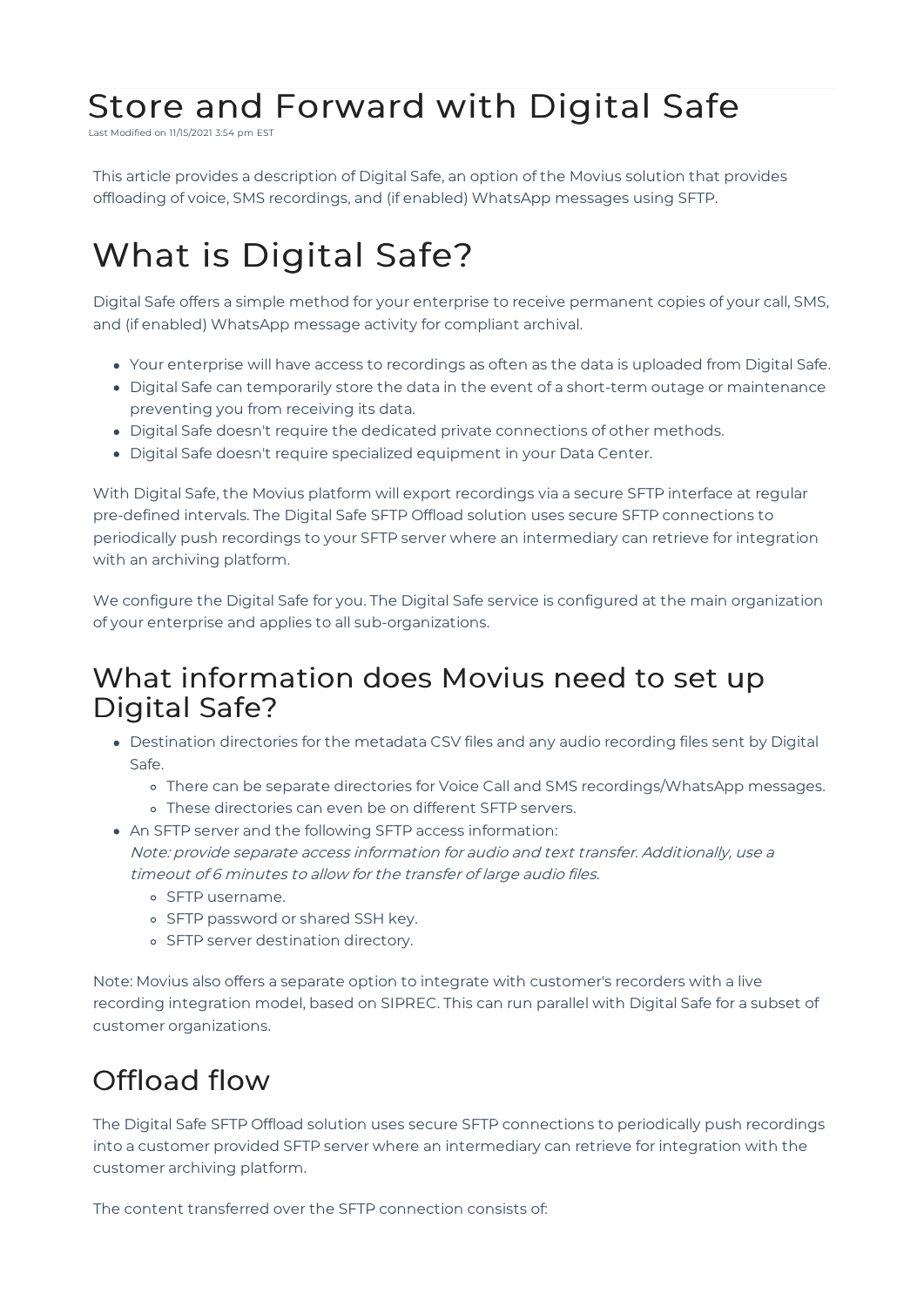#### 1. For voice:

- 1. CSV files with metadata and audio files (WAV) with the content.
- 2. Transfer is scheduled every 30 minutes.



- 2. For SMS:
	- 1. CSV files with metadata and the content.
	- 2. Transfer is scheduled every 24 hours.



3. Once the information is transferred, the Movius platform will purge the audio recording file, wiping it clean before deleting.

## Digital Safe File Formats

The format archives monitored audio and message recordings, with voice and messages in separate delivery events (separate files under separate schedules) and with separate .CSV files for Voice and Messages. A zero-byte file is generated in the event no content is available to archive. There is an option to generate just audio, just text of both file types.

#### Delivery Method: SFTP

Zero Length File Generation (File generated if there is no content in the interval): Yes, when no rows are found using this format, a zero-row file will be sent.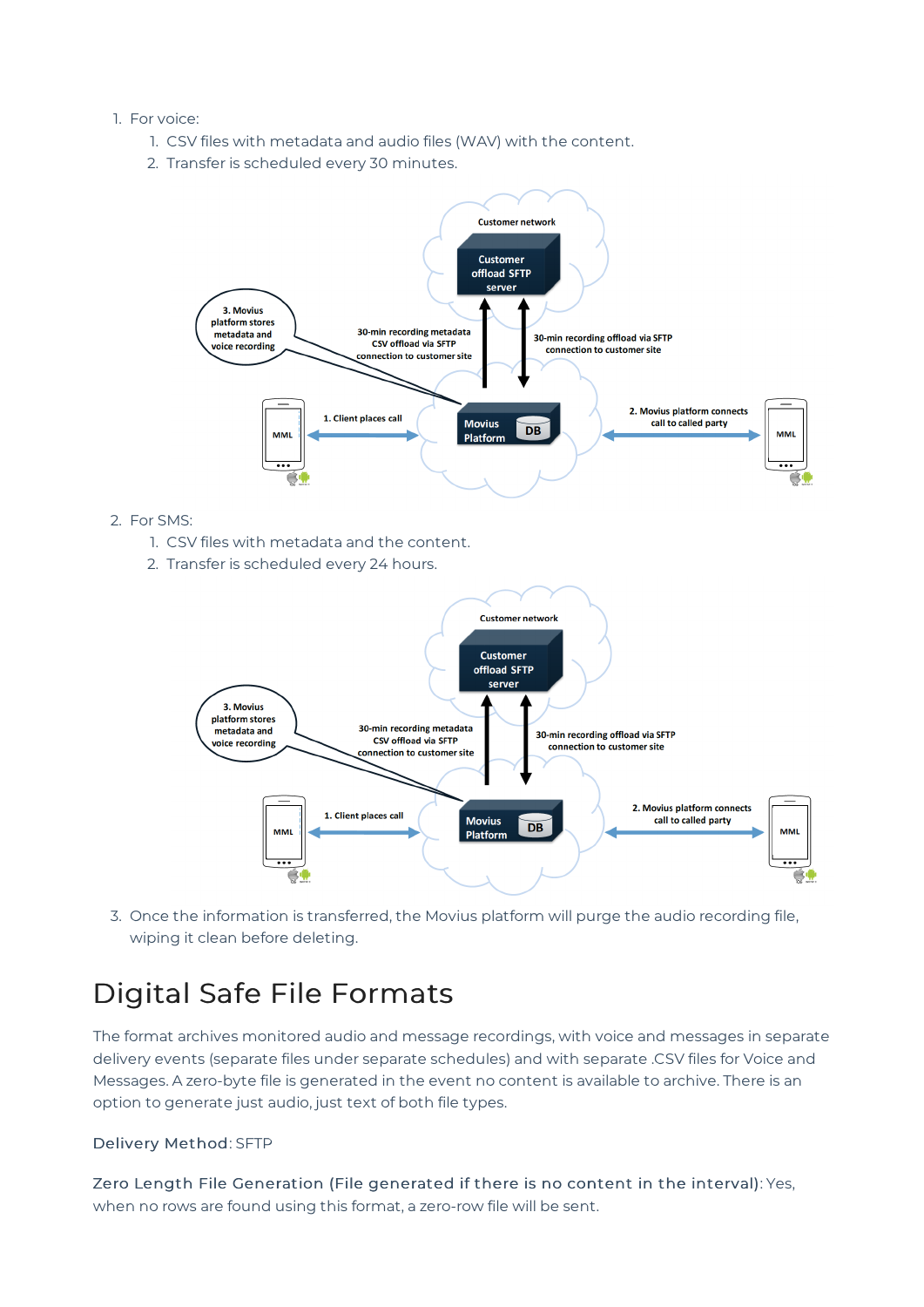Separate CSV files for Voice and Message recordings: Yes

Provides Message recordings: Yes

Support for Voice Call Recordings: Yes

Audio File Delivery: Yes

Message File Delivery: Yes

SMS Filename Format: monitored\_call\_archive\_YYYYMMDD\_\_UUID.csv

WhatsApp Message Filename Format: monitored\_call\_archive\_YYYYMMDD\_\_UUID.csv

Audio Filename Format: monitored\_call\_archive\_audio\_YYYYMMDD\_HHMMSS\_\_UUID.csv

for both file types, where:

NOTE: All phone numbers in these files are prepended with a '+'. All texts have the newline character ('\n') replaced with ''. All double quotes in the Message data will be preceded with an additional double quote.

## CSV File Attributes

The following table describes the fields included in each entry in the text and audio csv file.

For audio recordings the media files are also sent to the server. Media file names contain a unique identifier:

r\_.wav

for example:

r\_7dddacca-bf0d-493c-aa7c-1015a457a40e.wav

Media files use G.711 u-law 8-bit encoding.

The audio CSV file will contain the name in the 'body' column so that the CSV meta data and the media file can be associated.

### Sample SMS CSV File

Digital Safe format begins with the "Count" of the number of entries, followed by the header information defining the field layout and the entries.

 $#$ COUNT:1

"SID","Name","Email Address","Type of Message","To (Number)","To (Name)","To (SID)","To (Email)","From (Number)","Fro m (Name)","From (SID)","From (Email)","Body","Message Time (UTC)","SMS Unique ID"

"","MJ\_Hiremath","mj.hiremath@moviuscorp.com","Outgoing","+12567335228","MJ\_Hiremath","","mjshiremath@gmail.com ","+12567335223","MJ\_Hiremath","","mj.hiremath@moviuscorp.com","Hi, How's it going?","2018-10-08 12:01:55.120","11b 21371-ab97-4a28-b963-dbe3e6690cf0"

### Sample WhatsApp Message CSV File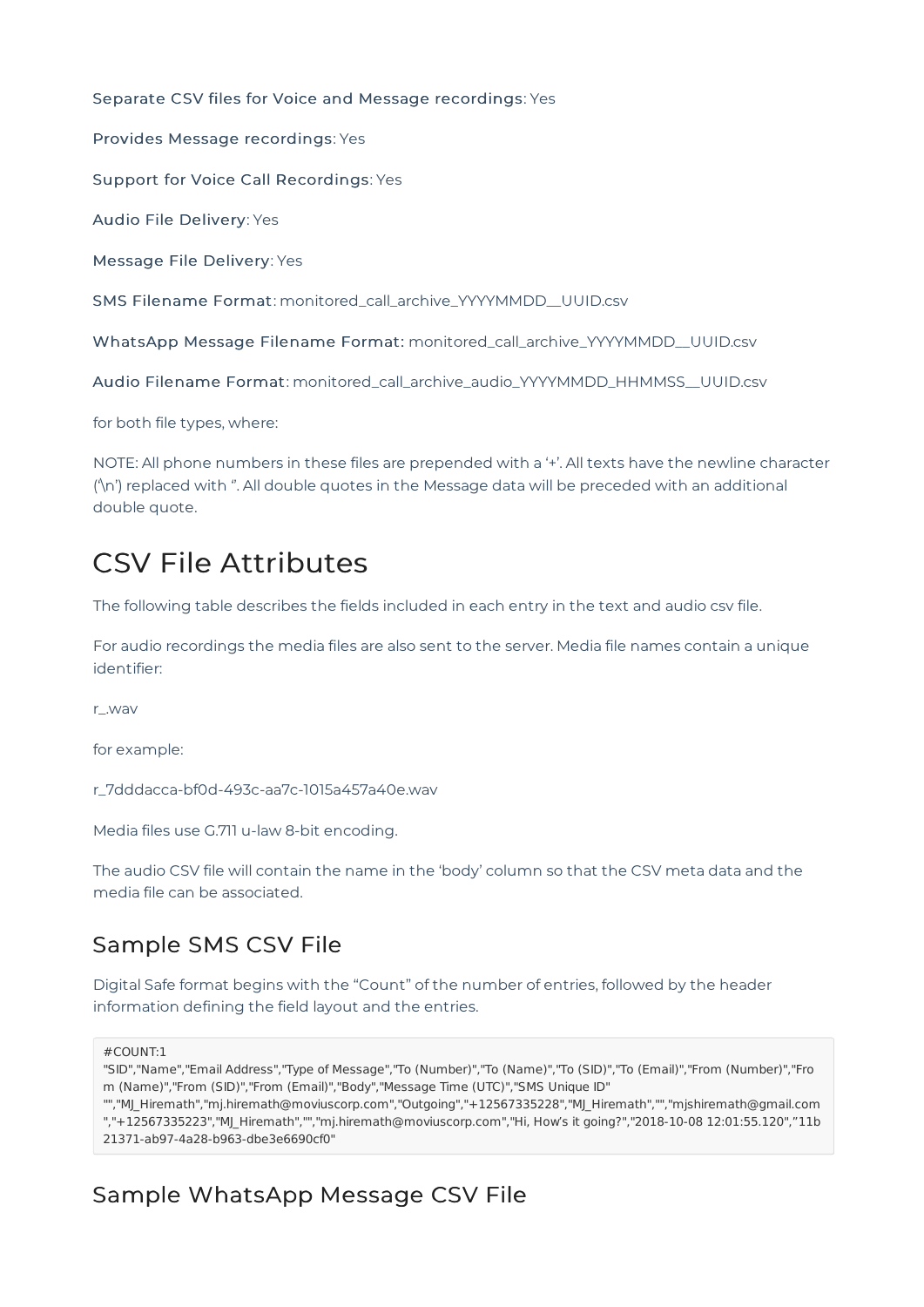#COUNT:1

"SID","Name","Email Address","Type of Message","To (Number)","To (Name)","To (SID)","To (Email)","From (Number)","Fro m (Name)","From (SID)","From (Email)","Body","Message Time (UTC)","SMS Unique ID"

"","MJ\_Hiremath","mj.hiremath@moviuscorp.com","OUT- WhatsApp Message","+12567335228","MJ\_Hiremath","","mjshirem ath@gmail.com","+12567335223","MJ\_Hiremath","","mj.hiremath@moviuscorp.com","Hi, How's it going?","2018-10-08 12: 01:55.120","11b21371-ab97-4a28-b963-dbe3e6690cf0"

### Sample Audio CSV File

Digital Safe format begins with the "Count" of the number of entries, followed by the header information defining the field layout and the entries.

#### #COUNT:1

"SID","Name","Email Address","Type of Message","To (Number)","To (Name)","To (SID)","To (Email)","From (Number)","Fro m (Name)","From (SID)","From (Email)","Body","Message Time (UTC)","SMS Unique ID"

"","MJ\_Hiremath","mj.hiremath@moviuscorp.com","Outgoing","+12567335228","MJ\_Hiremath","","mjshiremath@gmail.com ","+12567335223","MJ\_Hiremath","","mj.hiremath@moviuscorp.com","r\_7dddacca-bf0d-493c-aa7c-1015a457a40e.wav","2 018-10-05 15:03:55.120","ee533787-623d-4c1e-8f00-6ead31f155de"

# Digital Safe Performance

Movius deploys Digital Safe processing for voice and messages independently in order to meet differentiated compliance requirements. In this configuration, Movius offloads the Metadata and Message Recording content once a day to the customer's SFTP server. Movius also offloads the Metadata and Call Recording content every 30 minutes to the customer's SFTP server.

Movius recommends that the customer dimension the SFTP servers to accommodate for the Compliance Data Offload from Digital Safe. This allows the solution to offer optimal levels of data offload speed and compliance with regulatory requirements.

Movius deploys our Digital Safe solution behind a 10 Gbps outbound connection to ensure exceptional transfer speed and bandwidth to our Customers. The outbound connection runs at a very low data saturation rate meaning that there is ample connectivity to support the transfer speed and bandwidth demands for Digital Safe usage.

## Offload Interval

The Digital Safe offloads follow the audio offload timing of 30-minute intervals. The offload will begin but may not be completed before the next 30-minute interval occurs. In this case, the next batch of offloads will be queued and will start once the first batch has completed. Each offload has unique date, time, and hash information that will allow us to complete the offload to the customer's SFTP location for voice without any loss of data.

Digital Safe offloads for Message Recording run once a day and offload to the customer's SFTP location for messages. The Metadata for Message Recording is much smaller than for voice and is processed and transferred in a short period of time.

The Digital Safe offloads will contain WAV formatted audio that ensure the highest level of audio quality in the event that the customer's Compliance team needs to review Employee/Customer conversations. This audio is provided in media files using G.711 u-law 8-bit encoding.